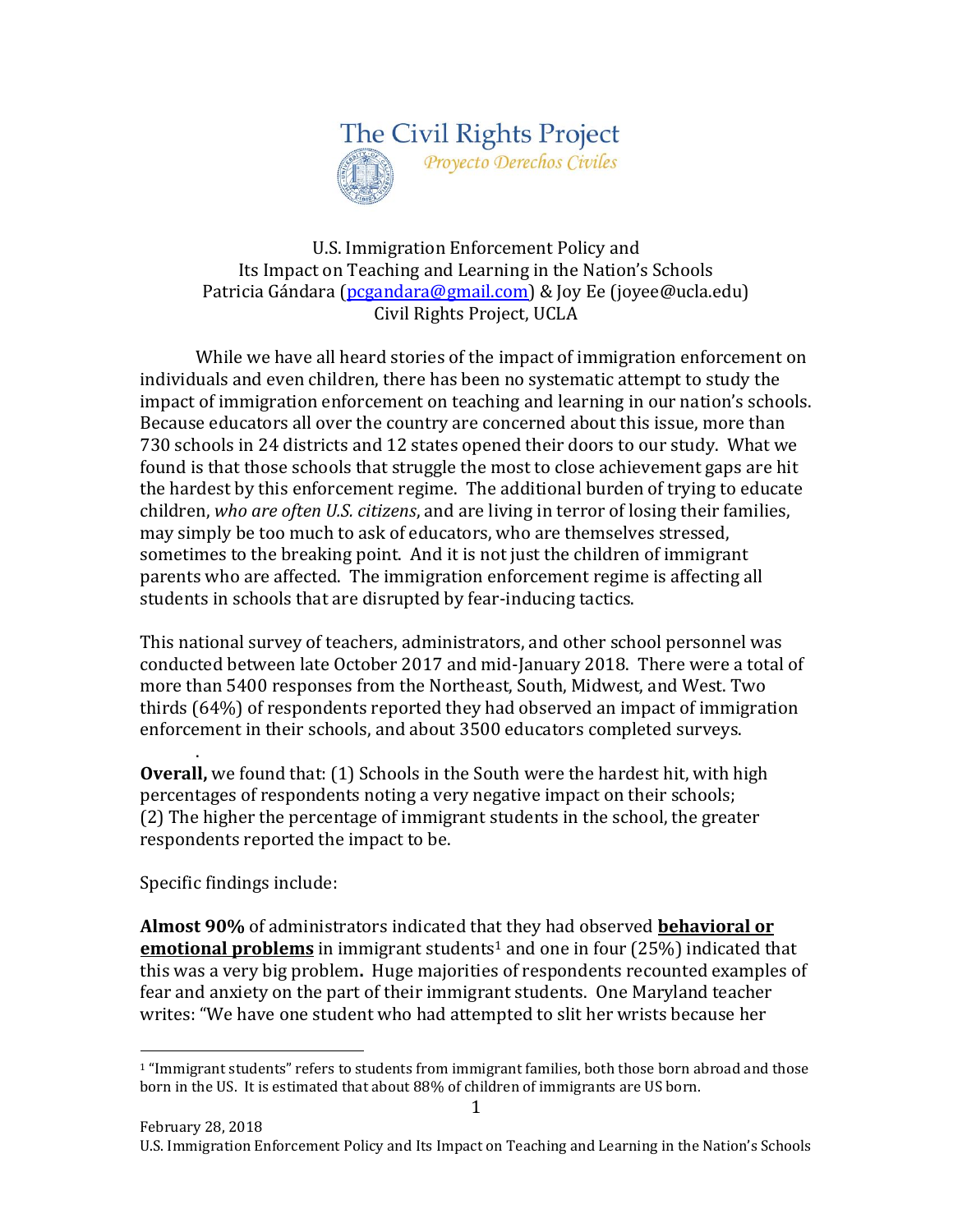family has been separated and she wants to be with her mother. She literally didn't want to live without her mother." A California high school teacher explained, "I had one student who came back the day after prom and would not eat or talk to anyone. I finally found out from one of her friends that she came home from prom to find her mom deported and never had the chance to say good-bye or anything. She was suffering but did not know what to do."

Across all regions**, 84%** of educators noted **students expressing concerns about immigration enforcement issues at school.** More than one-third **(36.1%)**  indicated that this occurred a lot or **extensively.** Although secondary students are more likely to speak out, a teacher points out that even young children "are worried that their parents will be taken away. They are afraid that they don't know how to care for their younger siblings." A fourth grade teacher in the Northeast, referring to one of her students said: "[she] told me that her mom is teaching her how to make food and feed her baby sister in case the mom is taken away."

**Absenteeism** is a big problem for schools. Not only do children not learn if they don't attend, but schools lose funding, they find it impossible to improve their test scores and narrow achievement gaps, teacher assignments are disrupted and teachers can lose their job when enrollment declines, and the empty seats are a reminder to everyone that some of their classmates are missing. Both teachers and students can experience grief as though a classmate has died, when all of a sudden the student is no longer there and no one knows what has happened to him or her. **68%** of administrators across all regions reported absenteeism to be a problem, with almost **11%** considering it a very big problem. Again, the South was most affected. A Texas teacher wrote, "I've heard students saying they don't want to come to school in case their parents get deported they want to stay together." A New Jersey administrator added, "The kids are scared and sometimes they hide for days when there are immigration raids in the area. Some of the students have no food or place to live because the parents do not have a job and they go day by day."

Across all regions about **70%** of both administrators and certificated staff reported **academic decline among immigrant students**, **and 1 in 6** counselors reported this to be **extensive.** A California teacher wrote: "One student's father was deported after 24 years in the country. His children were born here in the U.S., but now their breadwinner is gone. Her grades plummeted after that happened." Many teachers wrote about outstanding high school students simply giving up on school because they no longer saw a future for themselves.

There are also **indirect effects on non-immigrant students**. In Southern schools **70%** of educators reported this impact, with **15%** judging it to be extensive. More than **one of seven** educators in the South, and one in eight nationwide, reported that students' learning was being affected *a lot* due to concerns for classmates whose families are targeted. For many, the ecology of the classroom has been